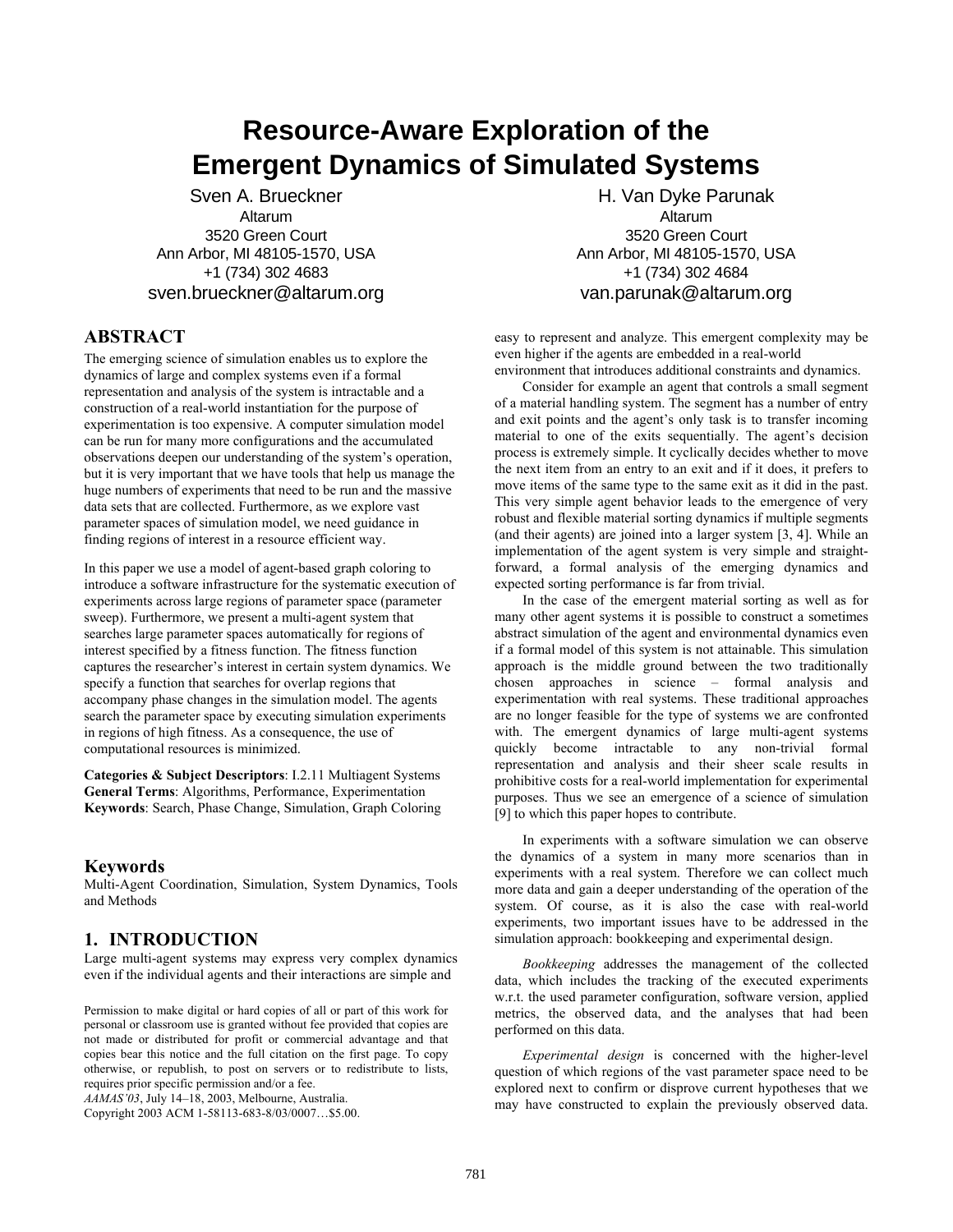These hypotheses often describe specific structures in the system dynamics across regions of the parameter space (e.g. phase changes), and we perform experiments to refine our description of these structures.

In a recent research project we explored the dynamics of a large agent system in which agents coordinate to solve a global problem (graph-coloring) by locally exchanging information. This exchange of information among the agents in our model is constrained by the environment in which the agents are embedded. Just as it is the case in many systems embedded in a physical environment, there is a delay in the transmission of any message (communication latency). In a separate paper [5] we discuss in detail the emerging phase structure of the agent system under varying problem, solution, and environmental parameters.

In this paper we use the distributed graph-coloring model as an example for the systematic simulation approach to the analysis of complex emergent system dynamics. After a brief description of the agent model, we present a software infrastructure that we developed to perform and manage hundreds of thousands of individual simulation experiments to "sweep" selected regions of the model's parameter space systematically.

With our parameter sweep infrastructure we address the bookkeeping issue, but we still have to select manually the next configurations that we had to explore in the search for specific structures in the system's dynamics. Furthermore, many of the experiments in a particular sweep were performed at configurations that were not "interesting". Thus we wasted a lot of computing resources to map a selected region completely.

In this paper we present an agent-based system for the automatic design of experiments based on a fitness function that formally defines a level of interest and confidence at any point in parameter space (configuration) of the model based on the experiments that have been performed so far. The fitness function spans a multi-dimensional multi-peaked landscape in which the agents perform their search for the most interesting regions.

In the process of searching the landscape, the agents initiate additional simulation experiments to gather more data and thus increase the confidence in their findings. Thus the agents focus the expenditure of computational resources on simulations in interesting regions of the parameter space. In this paper we report results from initial experiments with a prototypical

implementation of our agent-based search infrastructure that found previously uncharted phase changes in the graphcoloring model with only one sixth of the computational effort than a systematic sweep would have required. We estimate that a refined version of the distributed search would reduce the effort by one or two orders of magnitude compared to a full sweep and thus we could find structures significantly faster or search much larger spaces.

Why is this paper important for the agent community? The answer is twofold. First, it presents a new multi-agent algorithm for emergent optimization of the use of computational resources in a parallel search in a highdimensional space. But secondly, the paper also presents a new tool for the analysis of complex emergent dynamics of large multi-agent systems with vast parameter spaces. Thus we use agent technology to perform agent research.

The remainder of this paper is structured as follows. In section two we present our generic software infrastructure for systematic parameter sweeps and in section three we briefly introduce the graph-coloring model that we explored with this infrastructure. In section four we specify a fitness function that formalizes our interest in creating new experiments based on previously collected data, in section five we present a multi-agent system that searches the resulting fitness landscape for interesting regions, and in section six we present our initial experimental results. We conclude in section seven.

## **2. SYSTEMATIC PARAMETER SWEEPS**

In several recent research projects we chose to explore the complex emergent dynamics of an agent system in a software simulation. In the course of these projects we developed a generic software infrastructure that enables us to configure and execute simulation experiments automatically for ranges of the various model parameters and to collect and archive observations of the system's operation in specified metrics. Furthermore, the infrastructure may farm out individual experiments to be executed in parallel on multiple computers in a local network.

Figure 1 shows the general architecture of the parameter sweep infrastructure. We implement the respective simulation model to be configured either through an XML setup file or through an initialization data object that is provided to the constructor of the simulation experiment. With the XML setup we can manually configure and execute individual experiments outside the sweep infrastructure, while the initialization object permits the infrastructure to spawn new experiments efficiently without saving the data into the file system. For simulation models that are not able to receive an initialization object, maybe because they are not implemented in JAVA or because they are executed on a separate computer, the infrastructure configures experiments through the file system.

We observe the execution of a simulation experiment through various metrics. In our multi-agent systems, these metrics may trace data from the internal processes or communication

> activity of the individual agent, or they may automatically aggregate such raw data across agent populations or across time using statistical or other compression methods.

> In the course of the increasingly detailed investigation of the dynamics of an agent system, we develop a wide range of such metrics, which may focus on various aspects of the system. Therefore, in any given parameter sweep experiment, we do not want to report all available metrics. Rather, as part of the configuration process of a simulation run, our infrastructure initializes only those metrics that we specified for this sweep.



parameter

report

setup file

**model's parameter space.**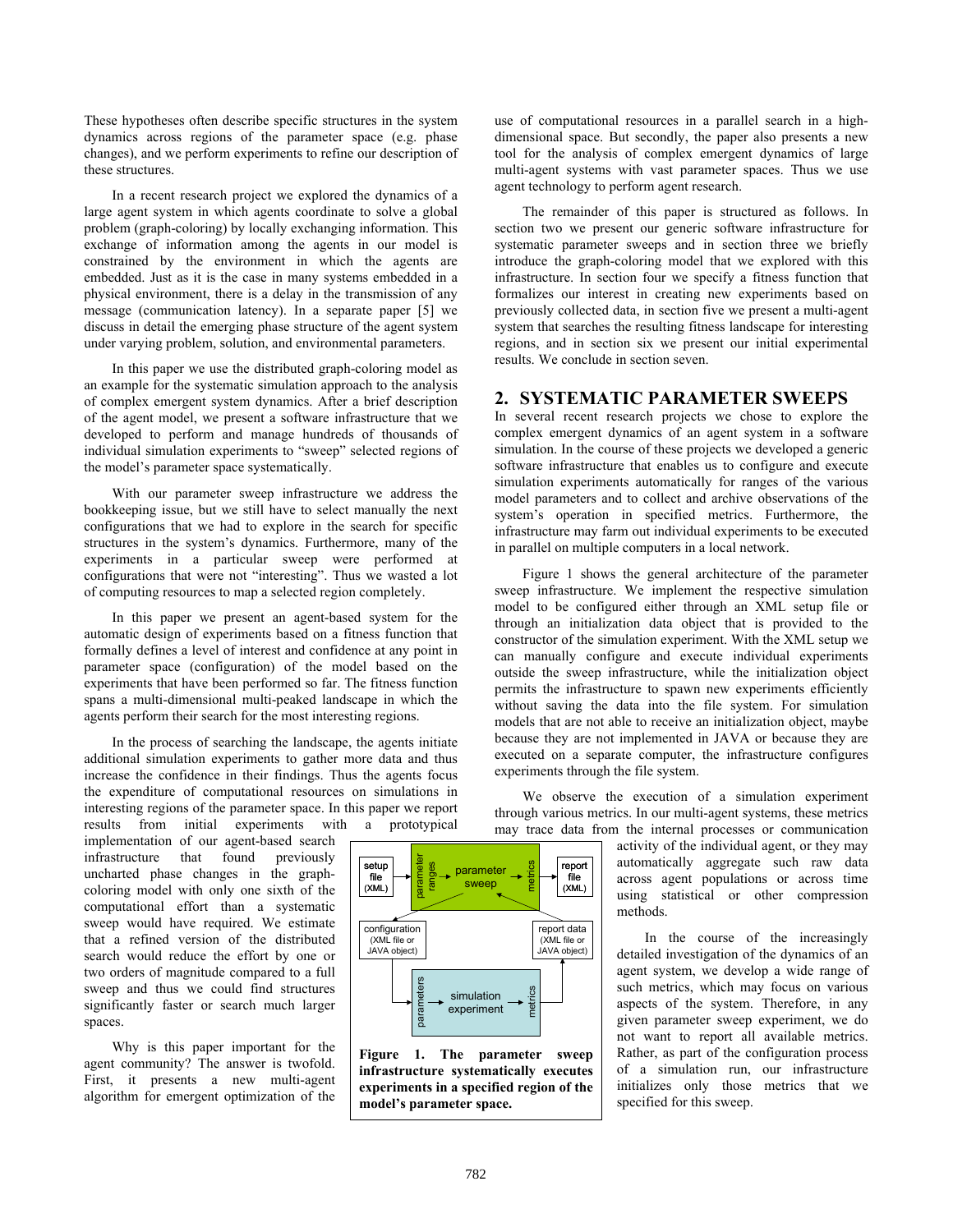This specification of the required metrics is part of the configuration of the parameter sweep, which is described in an XML setup file. We archive the file with the version of the simulation model and the reported data to be able to reproduce any experiment. The setup file also specifies the respective parameter values that are to be explored. These values may either be fixed, an explicit enumeration of values, or they may be taken from an interval at regular

| Model<br>Paramete<br>r | <b>Description</b>                     |
|------------------------|----------------------------------------|
| N                      | Number of Nodes in Graph               |
| K                      | Number of Neighbors per Node           |
| G                      | Number of Colors Available             |
| GC                     | Mechanism to Construct Graph           |
| AI.                    | Probability to Activate Color Decision |
| CL.                    | Time of Message Transfer to Neighbor   |
| MD                     | Constraint on Change of Local DoC      |
| CS                     | Mechanism to Select Color              |

**Table 1. Graph-Coloring Model Parameter** 

steps. A future extension of the infrastructure may generate parameter values from the functional combination of values of other parameters.

For non-deterministic simulation models, the infrastructure executes a fixed number of experiments (replicas) with varying random seeds for all combinations of parameter values specified in the setup file of the parameter sweep. The data reported from these replicas form the basis of a Monte-Carlo analysis of the system dynamics at these configurations.

In the integration of a simulation model with our infrastructure we may choose whether the report data of the selected metrics in an individual experiment is stored into the file system or if it is handed to the infrastructure in a report object. To avoid running out of internal memory we often choose the route through the file system, especially for metrics that trace individual agent activity over time and thus generate lots of data. But if the data across multiple replicas should be processed further during the parameter sweep, we may need to return the report directly. The adaptive search for interesting regions reported in this paper is an example for such a dynamic post-processing.

The infrastructure generates a final report of all data collected across all experiments and saves it in XML format in the file system. The internal structure of nested XML elements in the report file reflects the structure of the region of the parameter space that had been explored in this sweep. Each level of nesting refers to a specific model parameter. Therefore subsequent analyses know the configuration of the model parameters that resulted in the respective data sets.

We archive the final report with the setup of the experiment and we use various filters to transform the data into formats used by our post-experiment analyses software. We currently use Mathematica, Microsoft Excel, and specifically tailored JAVA programs to analyze and graphically display our experiments such as those reported in [5].

We have used our parameter sweep infrastructure in several research projects to explore the dynamics of agent systems. Currently, we run experiments with an agent-based supplynetwork simulation implemented in the Swarm package, a JAVA implementation of a distributed formation flying mechanism for robotic planes, and we explore the emergent dynamics of a swarming path planning algorithm.

| 3. AN EXAMPLE           |
|-------------------------|
| <b>SIMULATION MODEL</b> |

In the following we present a model of a population of agents collectively solving the graph-coloring problem. In a recent research project we chose this model to analyze the emergent dynamics of multi-agent coordination in resource-restricted environments. Using our parameter sweep infrastructure, we explored the parameter space of the model and found distinct phases of system-level

behavior. In this paper we demonstrate the use of an agent-based experimentation infrastructure that searches efficiently for phase changes in the graph-coloring model by automatically generating simulation experiments.

# **3.1 The Model**

The graph-coloring problem is a fundamental challenge problem to which many other coordination tasks may be reduced. In this paper as well as in more detail in [5] we analyze the dynamics of a particular approach to this problem that has been proposed by researchers at the Kestrel Institute in [7].

In its general form the graph-coloring problem seeks to assign one color out of a globally fixed set of size G to each node in an undirected graph so that the number of edges that connect nodes of the same color is minimized. Soft, real-time distributed graph coloring assigns an agent to each node in the graph that needs to be colored. Thus there are N agents (one for each node in the graph) in the multi-agent system and, according to the undirected edges among the nodes, each agent has a number of direct neighbors to whom it communicates changes of its color.

In our experiments we typically considered random graphs in which each node has a fixed number of neighbors (K). We implemented multiple ways (indexed by the GC parameter) of sequentially constructing such graphs, each of which results in graphs with specific characteristics. For instance, in one graph construction mechanism, we randomly distribute the nodes on a unit square and assign each node those K nearest neighbors that do not yet have their complete set of neighbors assigned. This mechanism typically produces graphs that may be embedded in low-dimensional spaces. Another mechanism selects randomly among those nodes that have the least number of neighbors assigned already and connects the chosen one to another of these most incomplete nodes. This mechanism tends to yield graphs with a very short characteristic path length. In this paper we present how our agents automatically found a phase change in graphs constructed by one mechanism after we had manually confirmed the phase change in graphs constructed by another mechanism.

Any agent in the random graph cyclically performs steps in a local hill-climbing mechanism in which it uses various rules (indexed by the MD and CS parameters) to select a new color that reduces the local Degree of Conflict (DoC) metric. The local DoC is the node's main performance metric. For any (assumed or real) color of the node, it is the number of neighbors that share this color divided by the overall number of neighbors of this node.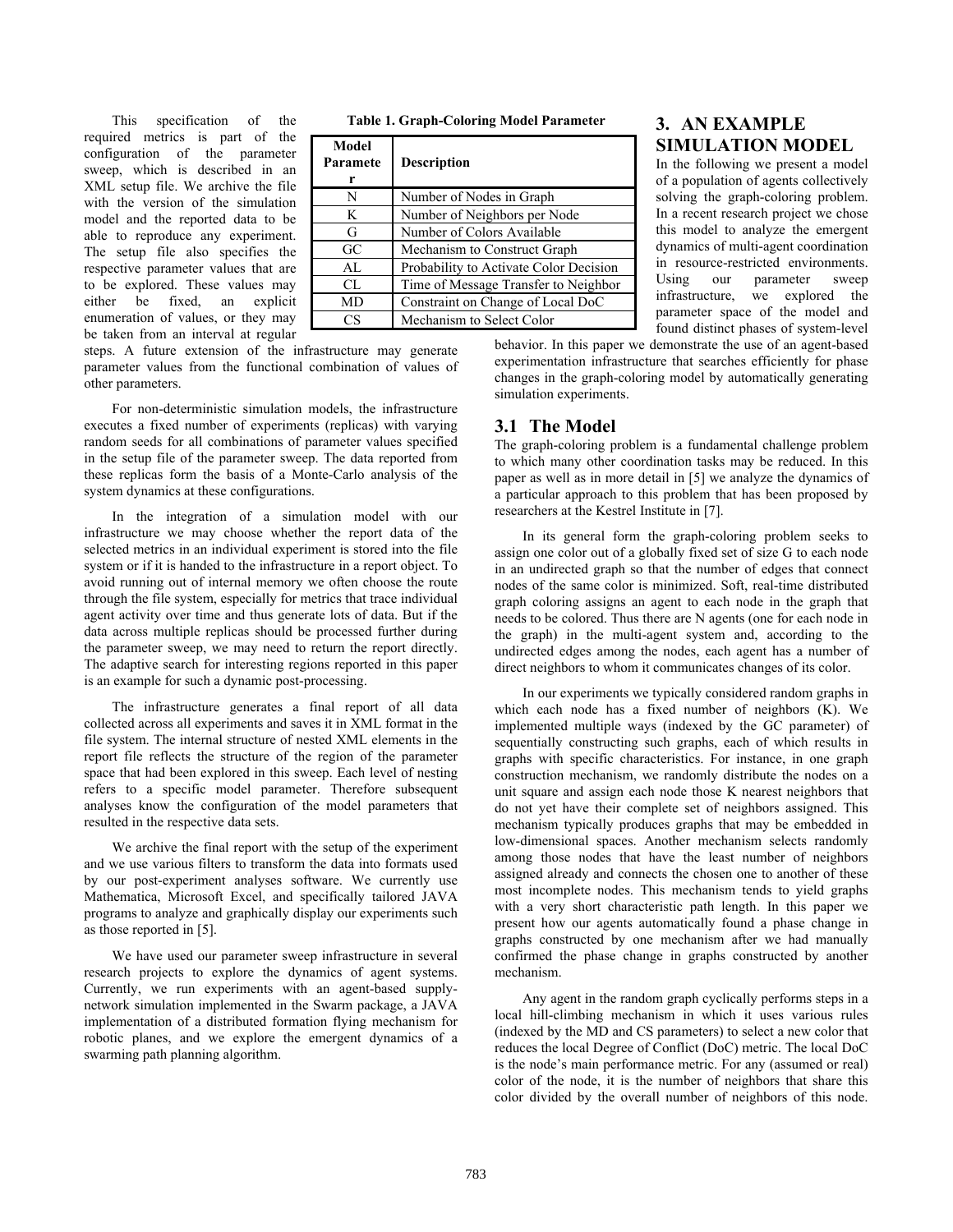The rate at which the agent reconsiders its color choice is determined by the global Activation Level (AL) parameter. At fixed intervals the agent decides probabilistically whether to execute another hill-climbing step. The AL parameter sets this probability.

If the color that the agent selects is different from the current color, the agent communicates the change to all its direct neighbors in the graph. In our model we delay the arrival of the change messages at the neighboring nodes by a globally fixed time specified in the "Communication Latency" (CL) parameter.

Table 1 lists all available model parameters that may be varied in the exploration of the emergent system dynamics. We implemented the graph-coloring model and integrated the simulation with the parameter sweep infrastructure.

One of our metrics, called Option Set Entropy (OSE), estimates the guidance in the currently available local information as it is used by the agent's decision process. The OSE is the normalized Shannon (or Information) Entropy [10] applied to the probability of an agent's selecting a particular color in a decision cycle at a specific point in time. This probability is determined by the currently known colors of the node's neighbors, the constraints on the change of the local DoC, and the chosen color selection mechanism.

#### **3.2 A Phase Change**

As we report in [5], in this graph-coloring model we find three main regions of system-level behavior that drastically influence the problem-solving performance of the agent population. Figure 2 maps these three regions in a space spanned by the two parameters N (number of nodes) and G (number of colors) observed through the OSE metric. We find two regions of good performance, one, in which the system performs better than a random color selection process and another where the problem becomes so easy that the predicted performance of a random process asymptotes towards the observed performance.

The third region is found at low values of N and G. In this region the graph-coloring problem is very hard, because there are only a few colors available and most nodes in the graph are direct neighbors (N approaches K). Therefore, it is critical for the individual agent to use correct information when making its next color choice. But in the combination of the fixed decision rate (AL parameter) and the delay of messages (CL parameter), at some point in parameter space the system falls into thrashing behavior. At this point too much false information has made its

way into the decision process and agents change their node's color to resolve a conflict that had been solved by one of their neighbors already and thus they recreate the conflict.

Figure 3 shows the result of a parameter sweep across values of the AL parameter while keeping all other parameters fixed. As we plot measurements from individual experiments (rather that the mean over all replicas as in Figure 2), we discover that the transition into



thrashing behavior is sudden rather than gradual and accompanied by a robust overlap region, where we find systems attracted either to the thrashing or to the benign behavior. The overlap is due to a so-far unknown graph characteristic that selects the performance attractor in this critical region. As we will argue in the next section, the existence of such an overlap region helps us to identify the location of the phase change solely based on measurements from one configuration rather than having to compare neighboring configurations in parameter space.

Determining the location of the phase change is very important in the deployment of the agent system in a real-world scenario. On the one hand, the decision rate determines the speed at which a problem is solved and typically we are required to find a solution as fast as possible. On the other hand, if the system falls into thrashing because the decision rate is too high for a given problem and the communication latency of the specific environment, the system will not find a good solution. Thus, for a given deployment scenario we will have to define the globally largest AL parameter for which none of the typically encountered problems leads to thrashing.

 We may find this critical value by specifying what graph structures and problems are typically encountered in a specific deployment scenario and what the expected communication latency will be and then systematically sweeping the parameter space until we find the transition into thrashing. But this approach may take a long time and waste a lot of computing resources before it finds the interesting region. Rather, we propose to apply an automated search of the parameter space that efficiently hones in on the phase change guided by a fitness function that represents our interest in an overlap region.

## **4. FORMALIZING INTEREST**

The first step in an automated search for interesting structures in the observed dynamics of a simulation model is to specify formally the level of interest generated by a set of data points sampled at a single configuration in parameter space. This function then becomes the fitness function, which guides the search of our agents in the parameter space of the underlying simulation model.

In our example of the graph-coloring model we are interested in finding the location of the transition from benign into thrashing behavior. We observe this transition in many different metrics. In the OSE metric the thrashing behavior results in high values while in the benign region the observed values are significantly lower

> (see Figure 3). The non-deterministic nature of the model results in a variation of the actually observed values around a statistical mean determined by the phase in which the respective experiment falls.

> In the graph-coloring model chosen as an example in this paper we find that at the location of the phase change there is a small region of coexistence in which some critical characteristic of the specific problem graph

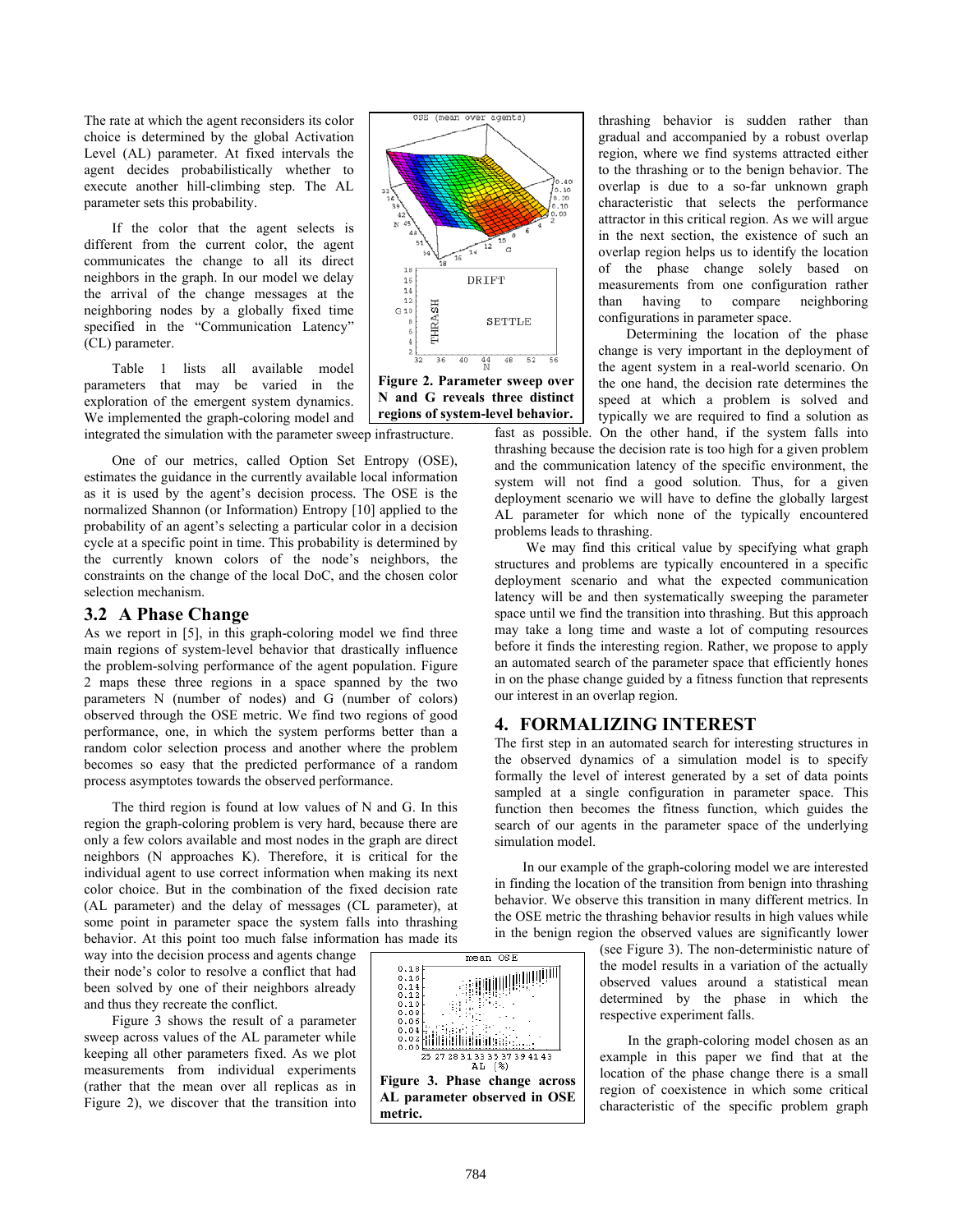

decides into which phase a specific experiment will fall. Previous parameter sweep experiments over extremely long periods of simulation time confirmed the robustness of this overlap.

We specify a fitness function that for a variable number of OSE observation points provides a single level-of-interest value, which is high, if the provided data points seem to be part of two clusters and low if the values could be explained by just one random distribution. Obviously, as we operate on samples of random functions, our confidence in our fitness evaluation grows with the number of samples taken into account.

The following procedure determines the fitness of a configuration based on a set of observed OSE values from multiple runs at a single location in parameter space: 1) normalize the observations so that the smallest value maps to zero and the largest value maps to one, 2) sort the normalized set, 3) consider the set of distances between neighboring values in the sorted set of normalized observations. In a set with samples from two clusters we expect to find a large number of similar distance values from samples within the respective cluster and very few large distance values as we compare samples from different clusters. The statistical function Coefficient-of-Variation applied to the set of distance values is high if a few values stand out and low if the set is homogeneous. The function is defined as the standard deviation divided by the mean of a set of data points.

The plots in Figure 4 illustrate the application of the fitness function to a set of artificially constructed sample values from a range of configurations. The first plot (4.a) shows the observed data values. At the left side the observed system falls clearly into phase one, which is characterized by a low constant mean (0.15) and a small variance (0.0075). The samples on the right side of the plot are all taken from a second phase with a linearly increasing mean and a larger variance (0.05). For configurations in the center of the plot we find both phases overlapping. At each configuration we took 13 samples.

The second plot (4.b) shows the normalized sample values. For each configuration we proportionally scale the data points so that the smallest maps to zero and the largest maps to one. For samples that are taken from only one distribution, the shared variance results in an approximately even spread of data points. Samples from two distributions with a different mean should be less homogeneous. The normalization step is necessary since the mean and the variation of the two clusters shifts as we move across the parameter space, but we need a fitness function that is independent of the range of values collected by the chosen metric. The OSE metric is already limited to the interval [0,1], but other metrics may provide samples from a different domain.

In the third step of our fitness estimation process we sort the normalized data points and compute the distance between direct neighbors. We need at least three samples for this step. The plot 4.c shows the distance values. An even spread of normalized

values results in lower to medium range distances, while increased heterogeneity leads to a mix of very small and very large distance values.

As we are interested in the degree of heterogeneity of our sample data points (overlap region), we compute the statistical Coefficient-of-Variation across the distance values. As expected, this measure peaks for the configurations in the overlap region (plot 4.d). Thus, our fitness function is the Coefficient-of-Variation applied to the distances among sorted members of the normalized set of observed OSE values.

In the following section we present a system of autonomous agents that coordinate their exploration of a given region in parameter space based on this fitness function to find the interesting region of phase change without wasting computational resources for simulations in regions of low interest.

## **5. AGENTS GUIDING SEARCH**

In Figure 2 we explored a two-dimensional parameter sub-space, but the graph-coloring model has nine mostly independent parameters. The traditional approach to searching such a space is a predefined search, based on an experimental design. Factorial designs that exhaustively sweep the relevant ranges (for example, using a tool such as Drone [2]) quickly become computationally prohibitive, while designs such as Latin Squares that combine the exploration of different factors in a single run are blind to interaction effects. The problem is exacerbated when the phenomenon we wish to detect (such as phase coexistence) requires multiple simulation runs at each point in parameter space. APSE (Adaptive Parameter Sweep Environment) is a distributed, agent-based search mechanism that has the potential of significantly reducing the effort involved with such a search.

The fitness function presented in the previous section assigns a single value (level of interest) to each configuration in the model's parameter space. The resulting fitness landscape is noisy, has many peaks and ridges, and it is initially not known as it only emerges through repeated execution of simulation experiments at a configuration.

Fitness landscapes of this size and nature are best searched in parallel, using heuristics such as genetic algorithms. In this paper we propose a fundamentally similar approach: local hill climbing of individual agents combined with a global exchange of guidance information. An immediate advantage of the agent approach is the potential for distribution of the search over multiple processors.

Each Searcher agent represents one thread of the parallel search for peaks in the fitness landscape spanned over the model's parameter space. In a particular search experiment, we deploy as many Searchers as we can afford, given our computational resources. Since each agent will execute simulation experiments with the underlying model, we may only be able to deploy a few agents per processor.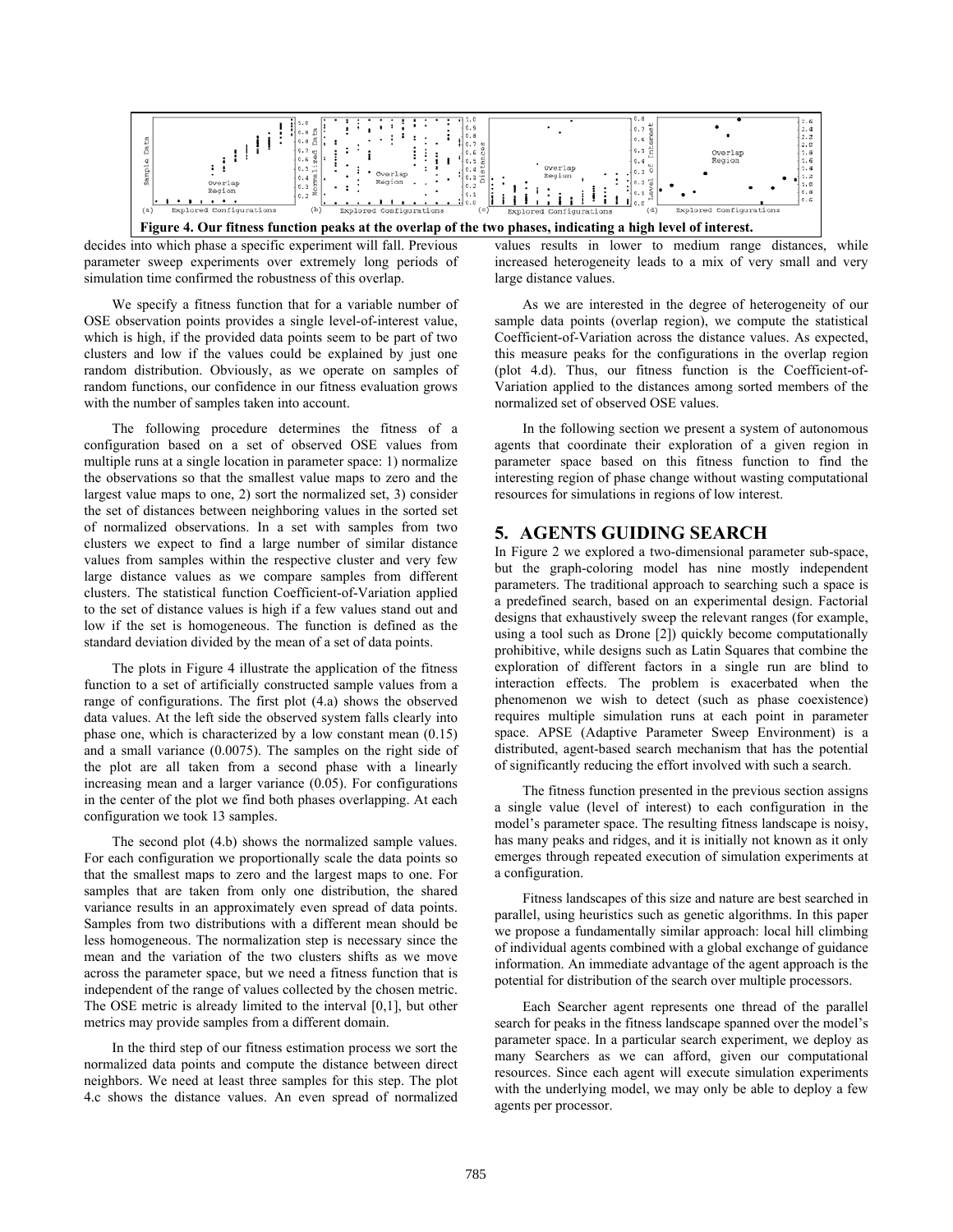The population of Searchers creates and searches the fitness landscape at the same time. They are deployed in a supporting environment that collects the samples taken by the agents at the various locations (configurations). An individual sample is very expensive computationally and therefore it is important that no effort is duplicated.

#### **5.1 Simulate or Move?**

A Searcher has two objectives. For any location in parameter space that it occupies it seeks to increase the confidence in the local fitness estimate by executing additional runs, but at the same time it wants to be located at a configuration that has a high fitness. In the tradeoff of these two objectives across the agent population a resource-aware search emerges.

Figure 5 illustrates the different situations in which an agent may find itself. It may be located at a configuration for which no samples have been collected yet. In this case, nothing is known about this location's fitness and the agent must execute a minimum number of simulation experiments. At the other end of the spectrum the agent may find itself at a configuration with a sufficiently high confidence (maximum number of samples). Again the agent has no choice. It may not execute more experiments, and so it must find itself a different location.

If the agent's location has a confidence higher than the minimum requirement but lower than the maximum, the Searcher considers the location's current fitness estimate to make its choice. In this case the general rule is that the higher the fitness estimate the higher is the likelihood that the agent adds another sample to the local collection of data points. Therefore more experiments are executed in regions of high interest, while in less interesting locations fewer resources are spent. The agent applies the general rule probabilistically with a weighted coin-flip and therefore even low-fitness regions have a non-zero chance of being explored.

## **5.2 Simulate!**

If a Searcher agent decides to sample the dynamics of the underlying simulation model to increase the confidence of the fitness estimate at its current location, it uses the same interfaces to the model as the parameter sweep infrastructure. It creates a configuration object or file that includes a random seed that has not been used before at this location. Then it triggers the execution of the model, which either returns a report object or dumps its results into the file system.

The fitness estimate requires that the emergent dynamics of the simulation run be characterized by a single value. In our

experiments with the distributed graph-coloring model, we used the Option Set Entropy (OSE) metric averaged over all agents and over a period of time towards the end of the simulation for this characterization. Other metrics may be more informative in other models, depending also on the system-level feature that we consider interesting in the particular search.

After the simulation run is complete, the Searcher agent extracts the characterizing value from the report data and adds it to the collection of sample values in the search environment (database). Then it computes the fitness estimate for the new sample set. At this point the agent returns to its simulate-or-move decision.

#### **5.3 Move!**

Distributed optimization mechanisms generally execute a local hill-climbing mechanism (deterministic or probabilistic) for the individual representations of the current solution set. For instance, an agent in the distributed graph-coloring model considers all its options (available colors) and it prefers to select one that reduces its local Degree of Conflict with its neighbors. Ants in a foodforaging mechanism sample pheromone concentrations in their local neighborhood and tend to move towards higher concentrations.

A Searcher agent in our dynamics finder mechanism may only move to neighboring configurations in the discretized parameter space of the underlying model. At the outset of a search experiment we specify the range of parameter values accessible to the Searcher population and for those parameters that we permit to change, we also specify the step size of the change. This prior knowledge reduces the complexity of the agents' search task.

An agent's movement decision is always a probabilistic choice across the set of neighboring locations. The agent first integrates various driving forces into selection probabilities for the respective location and then spins a roulette wheel with segment sizes proportional to these probabilities.

The probability of the selection of a neighboring location is a combination of local and global information. The local information is the fitness of the location if it has been established already or zero if the configuration has not been sampled yet. This information is provided by the agents' environment, which keeps track of the sample data accumulated at the various locations. Initially it is very unlikely that at any of the neighboring locations the minimum confidence has been built and thus there is no guidance for the agent to be found in this local information.

Global attracting forces between the Searcher agents temper the local hill climbing. All agents at locations with a higher fitness attract an agent that currently executes a movement decision. This attraction is intended to focus the search of the population on one region of high fitness rather than spreading the agents out too thin. Such interaction among optimizers has been shown to increase their effectiveness dramatically over independent searchers [11].

The attracting forces are interpreted as vectors that point to the respective attracting agent and whose length equals the

difference in the fitness. The sum of the vectors to all attracting agents is the global information that increases the selection probability of the neighboring locations whose direction is similar to this vector at the expense of those that would lead the agent into the opposite direction.

The probabilistic integration of local and global guidance information leads the agent to climb towards local optima in the fitness landscape but, if the local optimum is not as high as other optima discovered somewhere else, the agent may abandon the local ascent for a more

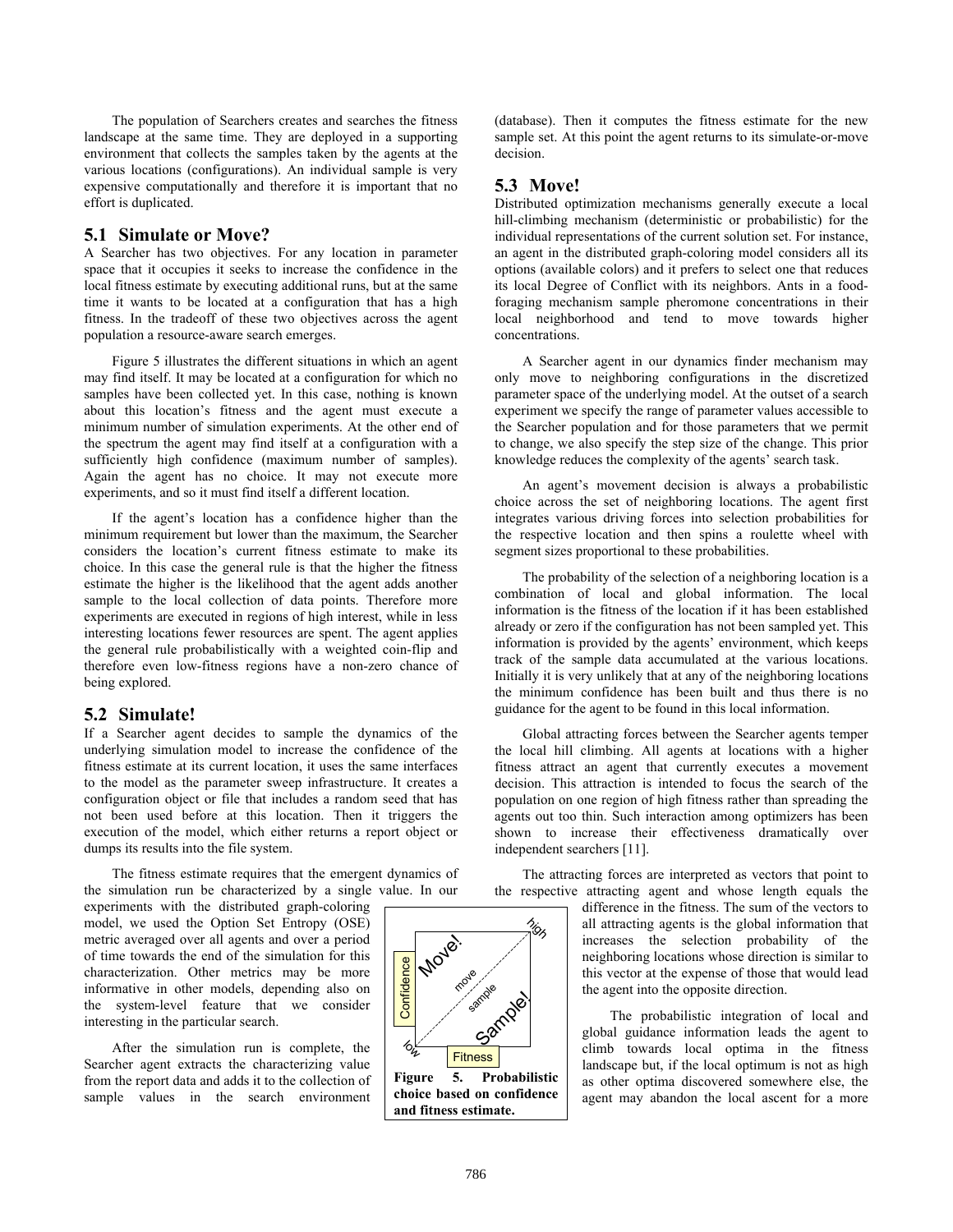promising pasture. The initial absence of fitness information leads to globally guided agent movement. But over time fitness at more and more locations is mapped and the individual agents focus more on local information.

# **5.4 Comparison with Previous Research**

APSE adapt the search of the parameter space dynamically during the simulation process. Antecedents to this work include exploratory modeling at RAND



[1], the EvCA (Evolving Cellular Automata) group at the Santa Fe Institute [6] and Miller at CMU [8].

The RAND work outlines the potential for the sort of exploration we are conducting, but does not solve the critical problem of developing fitness functions that capture dynamic phenomena of interest.

Miller uses evolution over parameter spaces to verify models in the social sciences, seeking parameter values that break a model. In contrast, we are searching the parameter space against two criteria: 1) What are the bounds on performance that a given approach can achieve? 2) Where might there be interesting discontinuities in behavior (e.g., phase transitions) that require further study?

The EvCA group's use of evolution is closer to ours. They evolve update rules for one-dimensional cellular automata to find rules that will let the automaton compute a given function of its initial state (e.g., setting all cells equal to the state of the majority of the initial cells). We are searching for a much more complex structure, and the target of our search will be much more difficult to capture.

The key to adaptive search is defining an appropriate fitness function against which to evaluate successive results. This requirement is not onerous if we are searching for performance bounds, since we simply use adaptive search to drive the performance as high (or low) as it can, and examine the slope of the performance landscape to detect leveling-off. In searching for discontinuities, the appropriate fitness function can be much more elusive. Such discontinuities are traditionally recognized by visual inspection of plots of experimental results (e.g., Figure 3). Our experiments show the promise of using the entropy of the normalized distance between sample points.

## **6. EXPERIMENTAL RESULTS**

Figure 6 shows the result of a preliminary experiment with a first untuned implementation of the Searcher population and its support infrastructure.

In previous parameter sweep experiments we found a phase change into thrashing for graph-coloring problems in which the graph was constructed with the MinimumNeighbor method, which tends to produce graphs with very short characteristic path length and which could only be embedded in very highdimensional spaces. At this point we were wondering whether lower-dimensional graphs (e.g., graphs on a 2D surface) would trigger the same phenomenon. Thus we implemented a graph

construction method that randomly positioned the N nodes on a unit-square surface and then sequentially connected each node with its K nearest neighbors that had not yet K neighbors themselves.

Finding the answer to our question through manual sweep experiments would have taken up too much computational and human resources that we needed to use in other aspects of the project. So we put our Searcher agents to work in the background.

We asked our agents to map the location of a phase transition on a N vs. K region of the model that would have required 121810 simulation runs in a systematic exploration. The plot in Figure 6 shows the level of interest divided by the degree of confidence after 20046 runs. We clearly find high-interest regions with only one-sixth of the effort. Subsequent sweep experiments of smaller parameter spaces confirmed the existence of a phase change at the locations of high interest.

Given the experimental nature of our implementation and the lack of any fine-tuning of the agent decision process (weights etc.) we expect to achieve at least a ten-fold reduction in effort with more "serious" implementations.

#### **6.1 Future Research**

Our current results open two major directions for future research. On the one hand we see a number of ways in which the distributed agent-based search mechanism may be improved. On the other hand, we are in the process of developing concepts by which the agents may automatically balance the computational load on a network of processors as they execute massive simulation runs.

Currently, the movement of the agents through the parameter space is only guided by the fitness and confidence values at the various configurations. We believe that a major performance improvement may be gained if the agents take existing domain (model) knowledge into account. For instance, two agents searching for a phase change should be attracted towards each other, if the values that they observe in the reports of the simulation runs (here OSE metric) are very different at the two locations. The closer the agents are in parameter space, the stronger is the attraction for the same observed difference, since we may suspect at least a drastic change in the system's dynamics, which might be accompanied by an overlap region. Other improved fitness metrics may be defined on neighboring sets of locations rather than just on one model configuration.

The decision of an agent to move or to run another simulation experiment is currently only guided by the observed fitness and confidence values, but it does not take into account the number of simulations currently under way at the local processor of the agent. We envision a future enhancement that includes this information into the agents' decision process. Furthermore, we believe that permitting the agents to switch their processing node